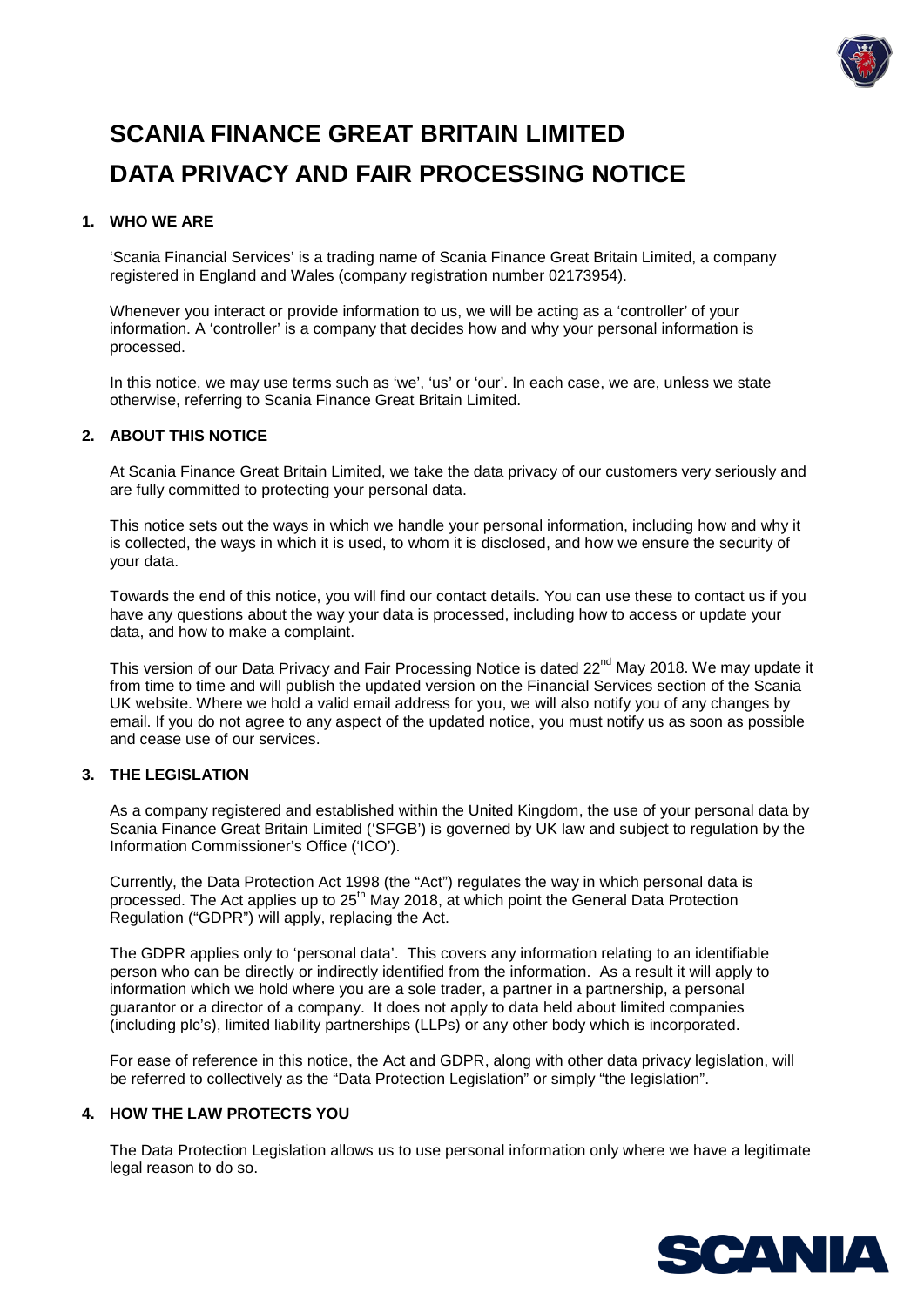

We recognise our responsibility to keep your data safe and secure at all times and promise that we will never sell your data.

We will only process your personal data in accordance with all applicable data protection legislation and will adhere to its principles as they apply to us.

For the purposes of your relationship with SFGB, the law states that we must have one or more of the following reasons for processing your personal information:

- For the performance of a contract we have with you
- Where it is necessary for us to comply with our legal obligations
- Where it is in our legitimate interest
- Where you have provided consent to it.

"Legitimate interest" is where we have a business or commercial reason to process your personal information. This must not unfairly affect what is right and best for you.

For further information about how we process your personal data and our lawful reasons for processing it, please see Section 7: How We Use Your Personal Data.

## **5. HOW WE COLLECT PERSONAL DATA**

We may collect personal information about you, and information about your business, from other companies within the Scania Group or from the following sources.

Data you provide to us:

- When you apply for a finance or insurance product from SFGB
- When you notify us of a change of your personal details
- When you agree to act as a personal guarantor for a finance product
- When you make a claim on a Scania insurance product
- When you submit an enquiry on the Scania UK website
- In emails and letters you send to us
- In face-to-face or telephone discussions with our sales or administrative staff.

Data from third parties we work with:

- Independent Scania dealers
- Other companies and brokers that introduce you to us
- Credit Reference Agencies ("CRAs")
- Public information sources such as the electoral register and Companies House
- Agents and introducers working on our behalf
- Government and law enforcement agencies.

Data collected about you from the Scania UK website:

- Details of your browser and operating system
- The website from which you visit our website
- The pages you view on our website
- The date of your visit to our website
- Your Internet Protocol (IP) address assigned to you by your internet service provider.

## **6. WHO WE SHARE YOUR PERSONAL DATA WITH**

We may share your personal information with other companies within the Scania Group and with the following organisations:

- Independent Scania dealers
- Broker partners that we introduce you to

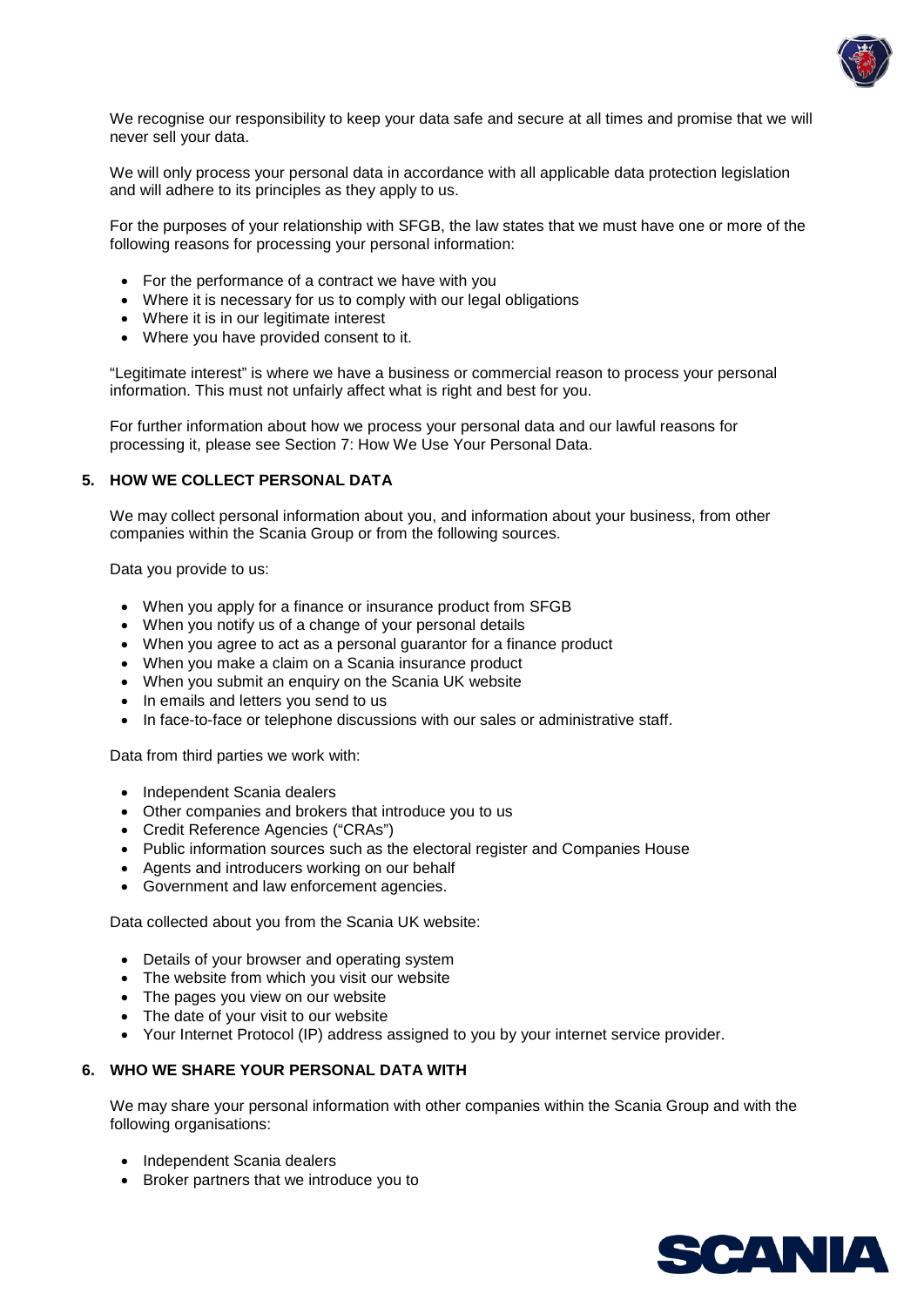

- Organisations that introduce you to us
- If you apply for insurance through us, our insurance partner, the insurer and any reinsurers
- Credit Reference Agencies ("CRAs")
- Fraud prevention agencies
- Organisations that process payments on our behalf, such as under the Direct Debit scheme
- HM Revenue & Customs, regulators and other authorities with whom we are under a legal obligation to share your data
- Vehicle repossession agents
- Our legal advisors and representatives
- Companies you ask us to share your data with.

Where we share your data with third parties, we will take appropriate steps with the aim of ensuring that your rights continue to be protected. We will only provide to them the personal information that is necessary for them to provide their service(s) and we have contracts in place with such parties that require them to safeguard your data and comply with our data privacy principles as given within this Notice.

We may transfer your personal information to a third party as part of a sale of some or all of our business and assets to a third party, or as part of a business restructuring or reorganisation. We may also transfer your personal information to legal or regulatory authorities where we are under a legal duty to do so.

In all cases, we will take appropriate steps with the aim of ensuring that your data privacy rights are upheld and your personal data protected.

## **7. HOW WE USE YOUR PERSONAL DATA**

The purpose of our processing of personal data is primarily the management and administration of customer contracts, to fulfil our contractual responsibilities under such contracts, and to meet our legal and regulatory obligations. As a business-to-business finance and insurance provider, the personal information we process will concern:

- The proprietors of sole trader businesses
- Partners forming a partnership business
- The directors of limited companies and public limited companies ("plc's")
- Personal guarantors of contracts with limited companies and plc's.

We will use this personal data:

a) For the performance of a contract we have with you

We may use your personal data to fulfil, apply or enforce the terms of a contract we have with you, or in order to take steps to prepare the terms and documentation before entering into such a contract, including for the following purposes:

- to provide you with a finance or insurance quote, either directly or via a truck salesperson located within a dealership
- to prepare a credit application proposal on your behalf
- to prepare your contract and set up your finance agreement or insurance policy on our systems
- to register your business as a customer on our loan and leasing system and/or our insurance policy management system
- to maintain and administer your finance agreement or insurance policy
- to keep you informed about your finance agreement or insurance policy, such as to remind you about its upcoming expiry
- to exercise our rights under contracts you have with us, such as to chase arrears and bad debts where payments, rentals or finance repayments are not made in full and on time
- b) Where it is our legal obligation

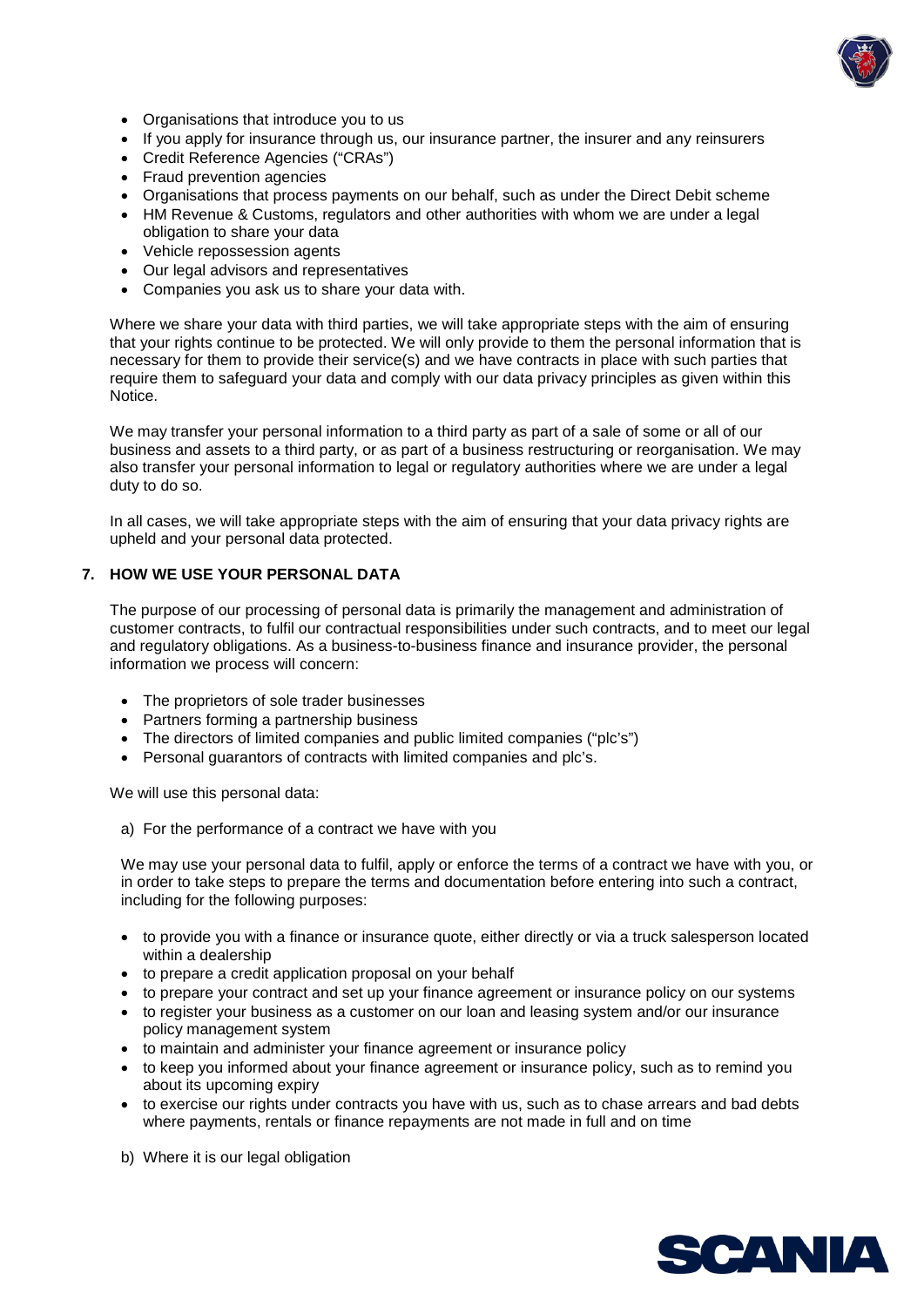

We will process your personal data where it is necessary for us to comply with our legal duty, such as:

- to maintain accounting and other records as required by tax and accounting legislation
- to ensure we hold accurate and up-to-date information about you and your business
- to confirm your identity when you contact us
- to assist legal and regulatory authorities such as the police, DVLA, HMRC or other investigative or criminal investigation body
- to comply with our duties under anti-money laundering and terrorist financing legislation
- to comply with other obligations as required by law or regulation.
- c) Where it is in our legitimate interest

We may process your personal data where it is necessary for us to pursue our legitimate business interests, such as for the following purposes:

- to consider your business's eligibility for finance (please also see Section 9: Credit Reference Agencies)
- to maintain and keep up-to-date our customer database
- to chase arrears and bad debts and, in the event that your business is no longer able to keep up lease payments or finance repayments, to recover our assets
- to protect our legal rights and to bring or defend legal proceedings
- to maintain a register of personal guarantors in the event of default
- to conduct customer satisfaction surveys and other market research to ensure that our service is of the standard you would expect
- to correspond and communicate with you as a customer
- for administrative purposes such as handling queries or complaints
- to comply with your requests, such as to maintain our "unsubscribe" and "do not contact" databases
- for customer analysis to inform our marketing strategy
- to keep you informed about Scania news and to contact you about finance, insurance and other Scania products that we believe may be of interest to your business based on products you already receive from the Scania Group (other than where we rely on your consent)
- for the prevention of fraud or criminal activity
- for information security purposes: for us to take steps to ensure the adequate protection of your personal information
- to prepare reports and customer analysis for internal SFGB and Scania Group use
- to make improvements to the operation or efficiency of our databases and systems, such as combining and consolidating customer or other records
- d) Where you have provided consent

We may process your personal data where you have consented for us to do so for the following purposes:

- to make initial contact with you where you have made an enquiry or requested a call back
- to provide you with an indicative finance or insurance quote where you have specifically requested for us to do so
- to supply brochures, information leaflets and other material that you have specifically requested from us
- to share your details with third parties where you have specifically requested for us to do s
- to keep you informed about Scania news and to contact you about finance, insurance and other Scania products that we believe could be of interest to your business based on products you already receive from the Scania Group (please also see Section 13. Marketing).

Where we rely on your consent to process your personal data, you are entitled at any time to withdraw your consent to us processing your personal data in these ways. Please see Section 18: How to Withdraw Your Consent for further details.

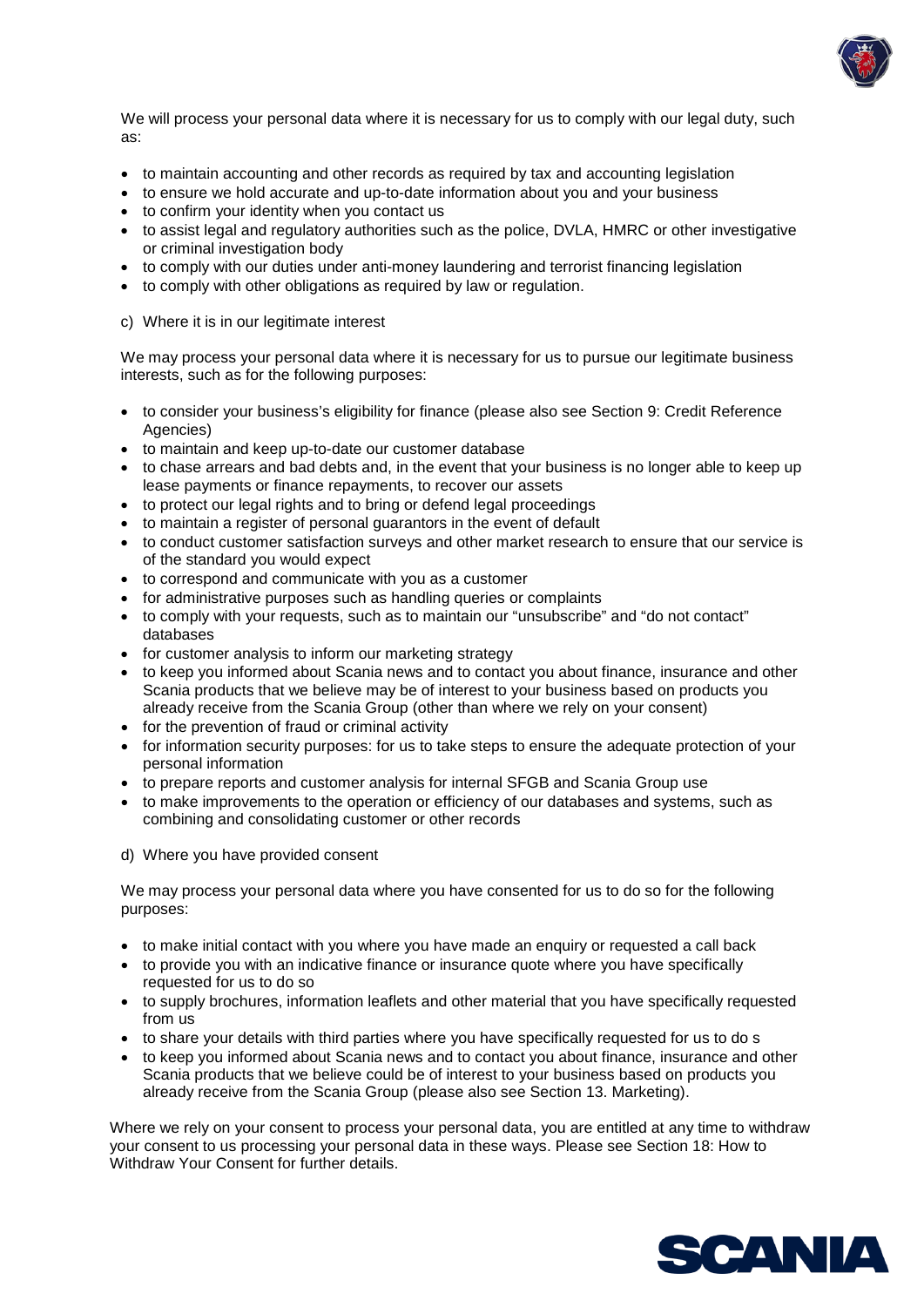

SFGB may also record or hold personal data about you even where we have refused to enter into an agreement or contractual relationship with you. This is in order to inform you of our decision and document the rejection in the event that we are, at some later time, required to justify this decision.

## **8. AUTOMATED DECISIONS**

We may use credit scoring or some other automated decision-making tool as part of the assessment of your business's eligibility for a finance product and ability to pay.

Where such systems are used, these will always be as part of a wider and more comprehensive credit assessment process and the ultimate decision will always be made by a human being.

# **9. CREDIT REFERENCE AGENCIES**

When you apply for a product or services from us, we will search your records at one or more credit reference agencies ("CRAs"), which may include both identity and credit checks.

We will use this data to:

- Assess the creditworthiness of your application and your business's ability to afford rentals and/or repayments
- Verify the accuracy of the data you have provided to us
- Help detect and prevent financial crime
- Where you have applied to act as a personal guarantor for a limited company or plc, to assess your financial suitability to act as a guarantor.

When we search the CRAs for information about you or your business, they will note this credit search on your credit file. Other lenders may be able to see this and we may see credit searches from other lenders.

We will also share your personal information with CRAs as part of our reciprocal data sharing arrangements. The data we exchange may include:

- Name, address and date of birth
- Details of your credit application
- Financial situation and financial and repayment history
- Public information, including from sources such as the electoral register and Companies House.

We will continue to share your personal information with CRAs for as long as you remain a customer of SFGB. This will include details of your settled account and any debts not fully repaid on time. It will also include details of any rentals/repayments made to us by you and whether you pay in full and on time. The CRAs may provide this information to other organisations that wish to check your credit status. We will also tell the CRAs when you settle your accounts with us.

Where your application is a joint one, or where you have disclosed that you have a spouse, partner or civil partner, or that you are in business with other partners or directors, we may link your records together. You should therefore share and discuss this information with them before making an application. The CRAs will also link your records together and will remain linked until one of you successfully files for a disassociation with the CRAs to break that link. Ordinarily, you will need to provide proof that you no longer have a financial link with each other.

The identities of the CRAs, their role as fraud prevention agencies, the data they hold, the ways in which they use and share personal information, data retention periods and your data protection rights with the CRAs are explained in more detail in the Credit Reference Agency Information Notice ("CRAIN"). This is accessible from each of the three UK CRAs:

www.experian.co.uk/crain www.equifax.co.uk/crain www.callcredit.co.uk/crain

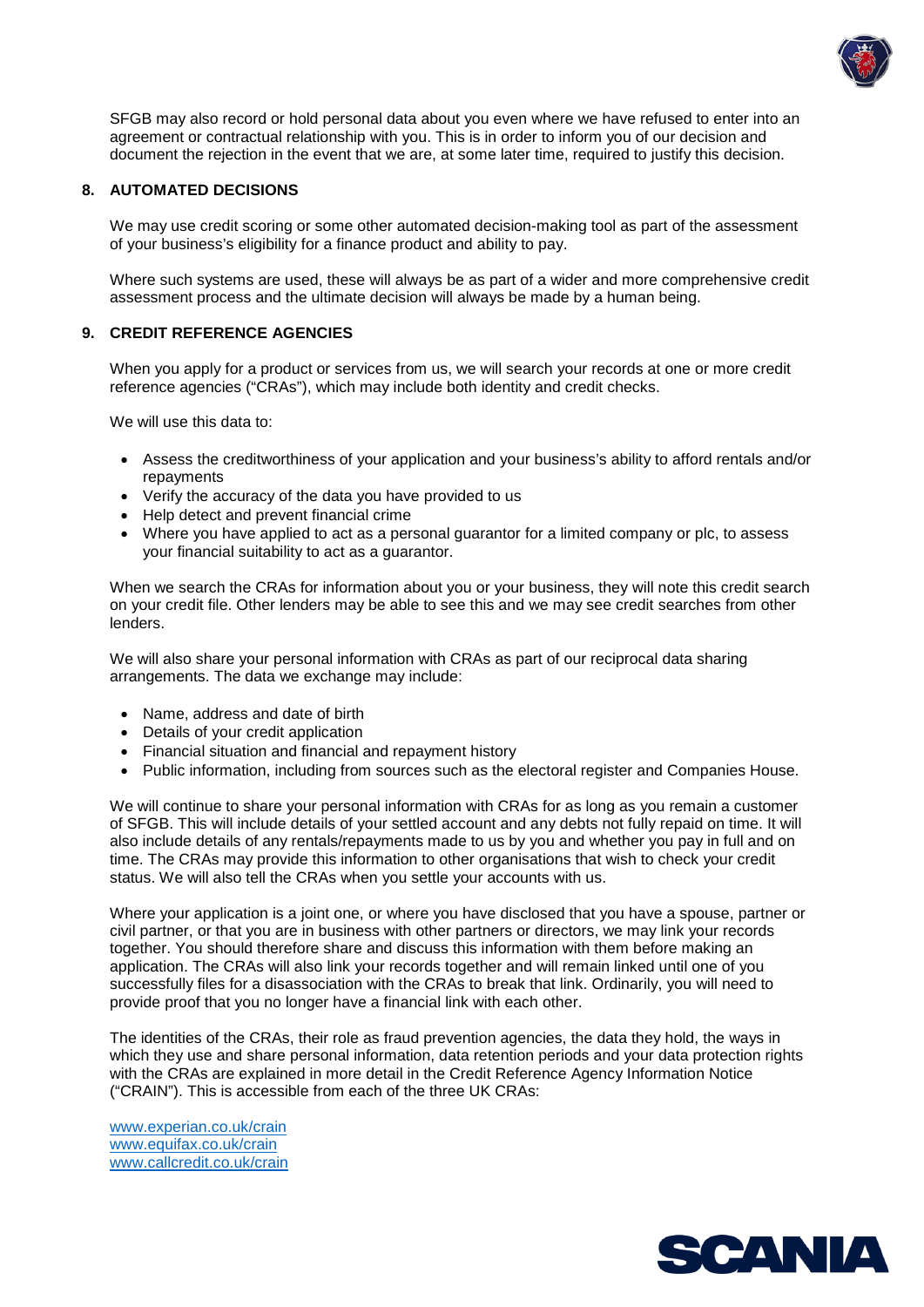

## **10. FRAUD PREVENTION & ANTI-MONEY LAUNDERING**

SFGB will process personal data in order to fulfil its investigation and reporting obligations regarding suspicious transactions under, amongst other legislation, the Money Laundering, Terrorist Financing and Transfer of Funds (Information on Payer) Regulations 2017 and the Proceeds of Crime Act 2002. SFGB is required to report transactions to the UK National Crime Agency ('NCA') where there is a suspicion that such transactions represent money laundering, terrorist financing or other proceeds of crime.

## **11. TRANSFER OF YOUR DATA OUTSIDE THE EEA**

We will only ever transfer your data outside of the European Economic Area ('EEA') to:

- Follow your instructions
- Comply with a legal duty
- Provide you with services you are using or accessing whilst you are situated outside of the EEA
- Provide information to our agents, advisors and/or fellow Scania Group companies who we use to help us administer your account with us.

Where we do transfer information outside of the EEA, we will take appropriate steps with the aim of ensuring that it is protected in the same way as if it was processed within the EEA. To that end, we will ensure one or more of the following safeguards:

- Transfer it to a country outside the EEA but which has privacy laws that give the same or a comparable level of protection as those within the EEA
- Put in place a contract with the recipient of the data which requires them to protect it to the same standards as those within the EEA
- Transfer it to organisations that are part of the Privacy Shield. The Privacy Shield is a framework which sets privacy standards for data transfers between the United States and the countries of the European Union ('EU'), and ensures shared standards which are similar to those applicable within the EEA.

More information about the adequate protection of data transfers outside the EU/EEA can be found on the European Commission website at https://ec.europa.eu/info/law/law-topic/data-protection\_en

If you have any questions about transfers of personal data, please contact us using the details provided in Section 21, below.

#### **12. IF YOU CHOOSE NOT TO PROVIDE YOUR PERSONAL DATA**

We may need to collect personal information in order to comply with the law, or under the terms of a contract we have with you.

If you choose not to give us this personal information, it may delay or prevent us from meeting our obligations or from arranging and administering your contract(s) with SFGB. This could mean that we refuse or cancel a product or service you have with us.

Any data collection that is optional will be made clear to you at the point of collection or application.

#### **13. MARKETING**

We may use the details we hold about you and your business, including personal information such as your name, address and contact details, to provide company updates and newsletters from Scania Financial Services and the Scania Group, to conduct customer satisfaction surveys or to contact you about products and services related to those you currently receive from Scania companies, or have used in the past. These communications may include information about:

• Finance, insurance and other similar services offered by Scania Financial Services

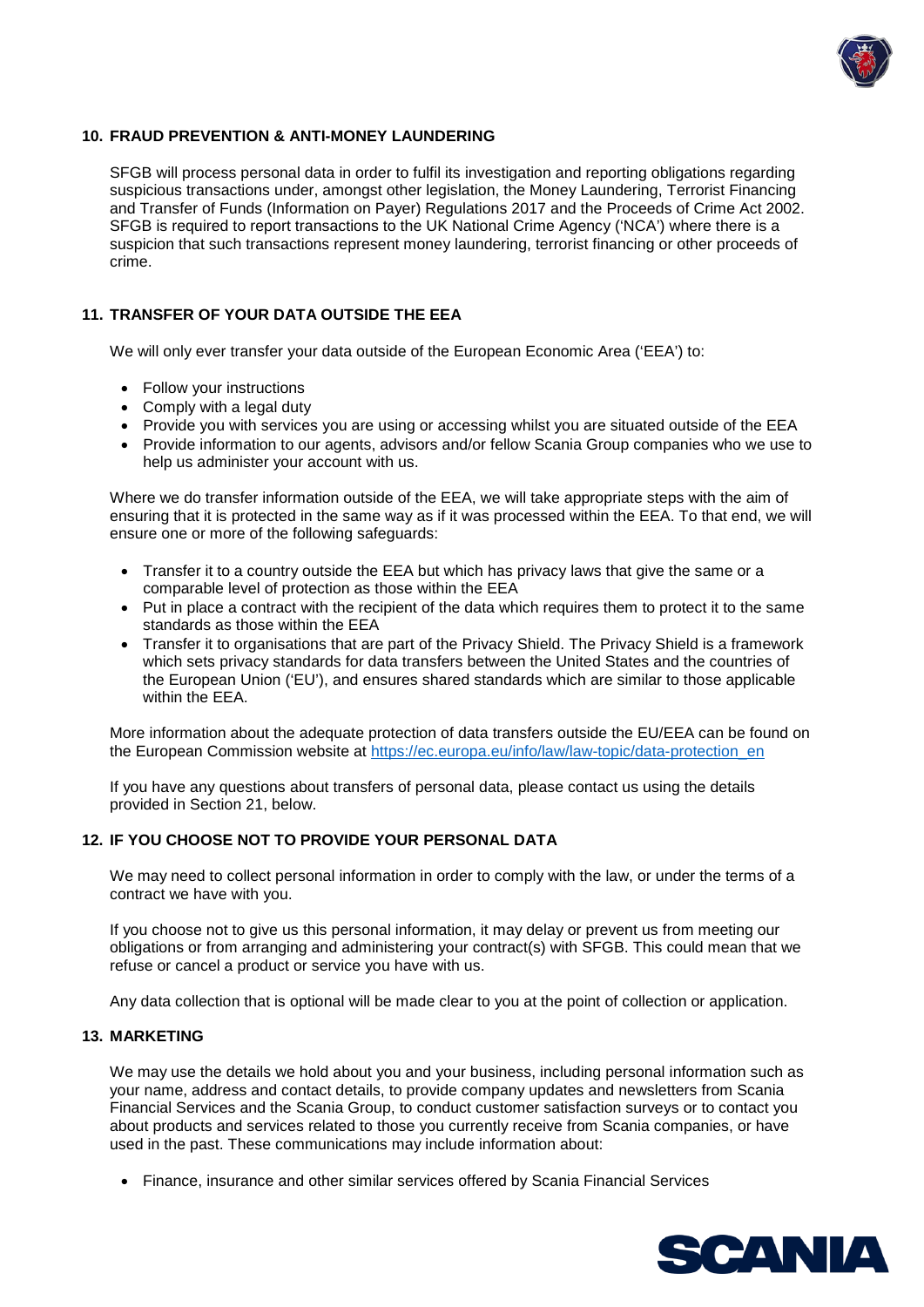

- Special offers, campaigns and incentives
- Bundled vehicle and service packages supplied by the Scania Group.

Where we rely on your consent to provide marketing communications to you, we may, from time to time, ask you to refresh your marketing preferences and confirm that you consent to receive future marketing communications from us.

You may withdraw your consent at any time. Details can be found in Section 18: How to Withdraw Your Consent. You may also use the 'Unsubscribe' button at the bottom of our messages to opt out of future direct marketing from us.

# **14. HOW LONG WILL WE KEEP YOUR PERSONAL DATA?**

We will retain your personal data for as long as you remain a customer of SFGB.

At the point our business relationship with you ends, we may keep your data for a period of up to 7 years for one or more of the following purposes:

- To respond to any queries or complaints
- To demonstrate that we treated you fairly
- To pursue or defend legal claims
- To maintain records according to rules that apply to us.

We may keep your data for longer than 7 years where this is required for legal or regulatory reasons.

We may also keep your data for the purposes of statistical analysis. Where we do so, we will ensure that your privacy is fully protected and that your data is used strictly for these purposes only. We will not keep your personal information in an identifiable format for longer than is necessary.

## **15. OBTAINING A COPY OF YOUR PERSONAL DATA**

You have the right to access the personal information we hold about you. Please contact us by email or postal mail using the contact details contained within Section 21: Contacting Us, marking your request "DSAR".

We may be unable to provide a copy of certain information if it concerns other individuals or if we have some other legal reason to withhold the information.

We may ask you to provide certain information in order to confirm your identity and to help us to search for the information requested. Unless there are exceptional reasons otherwise, we will respond to your request within 30 days of receipt of such supporting information or, where no such information is required, within 30 days of receiving your request.

#### **16. CORRECTING ERRORS IN YOUR PERSONAL DATA**

The accuracy of your information is important to us. You have the right to query any information we hold about you that you believe to be erroneous or incomplete. We will take all reasonable steps to check the accuracy of the data and correct this where necessary.

If you wish to do this, please contact us using the contact details in Section 21: Contacting Us.

#### **17. HOW TO OBJECT TO PROCESSING AND/OR REQUEST DELETION**

The legislation grants you the 'right to object' and the 'right to erasure', otherwise known as the 'right to be forgotten'. This means that you have the right to object to our use of your personal information, or ask us to delete, remove or stop processing your personal information where there is no need for us to keep it.

There may be legal, regulatory or other reasons why we need to retain or continue to process your data. Where this is the case, we may be able to restrict the use of your personal data. This means that